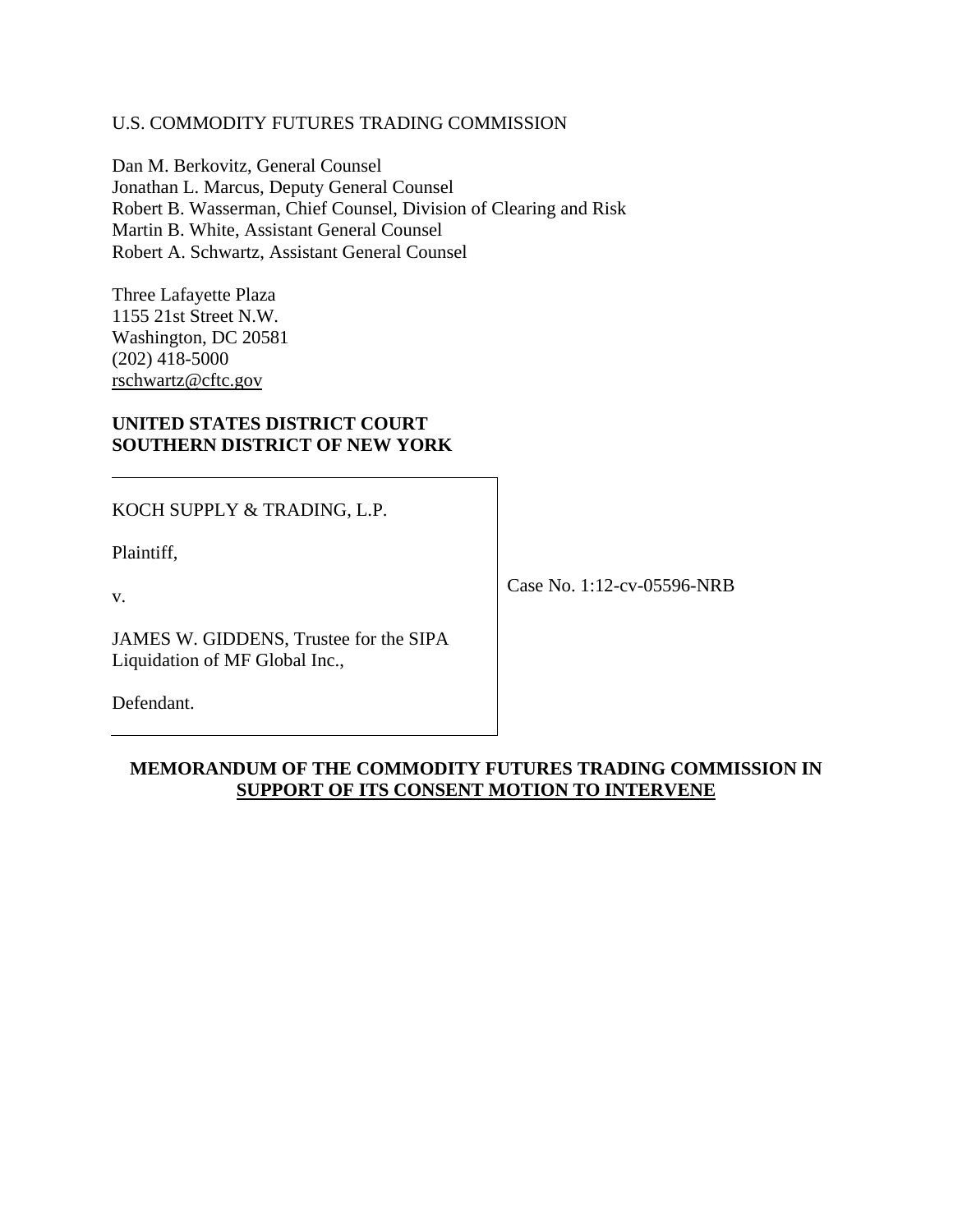### **INTRODUCTION**

 The U.S. Commodity Futures Trading Commission ("CFTC" or the "Commission") hereby respectfully moves, pursuant to Federal Rules of Civil Procedure 24(a)(2) and (b)(2) and with the consent of both parties, to intervene in the above-captioned action. As explained below, the CFTC has a strong public policy interest, sufficient to give rise to intervention of right under Rule  $24(a)(2)$ , in the correct interpretation of the Commodity Exchange Act ("CEA"), correct interpretation of the CFTC regulations at issue, and in defending one of its regulations from Plaintiff's claims of invalidity. The Commission also is eligible to intervene pursuant to Rule 24(b)(2), because each of the original parties has raised claims or defenses based on statutes and regulations administered by the Commission. This motion is timely and will not prejudice the original parties or cause undue delay in these proceedings. For these reasons, and on the consent of the parties, the Commission's motion to intervene should be granted.<sup>1</sup>

#### **BACKGROUND**

 On July 17, 2012, Plaintiff Koch Supply & Trading, L.P. ("KS&T") commenced this adversary proceeding against James W. Giddens ("Trustee") in the U.S. Bankruptcy Court for the Southern District of New York, Hon. Martin Glenn, seeking a declaratory judgment that "KS&T does not have any liability" with respect to a letter of credit KS&T supplied as initial margin for futures trades through MF Global, Inc. (*Koch Supply & Trading, L.P. v. Giddens*, Adv. Pro. No. 12-01754-mg, ECF ("Bankr. ECF") No. 1.) On July 20, 2012, KS&T filed a motion in this Court to withdraw the reference of that adversary proceeding to the bankruptcy court. (ECF Doc. No. 1.) On October 5, 2012, KS&T filed an amended complaint. (Bankr. ECF No. 24.) The Trustee filed an answer and counterclaim on October 12, 2012, seeking a

 $\overline{a}$ 

 $1$  In *ConocoPhillips Co. v. Giddens*, the court granted a substantively similar motion by the CFTC to intervene. (No. 12-cv-6014, ECF No. 30 (Oct. 22, 2012).)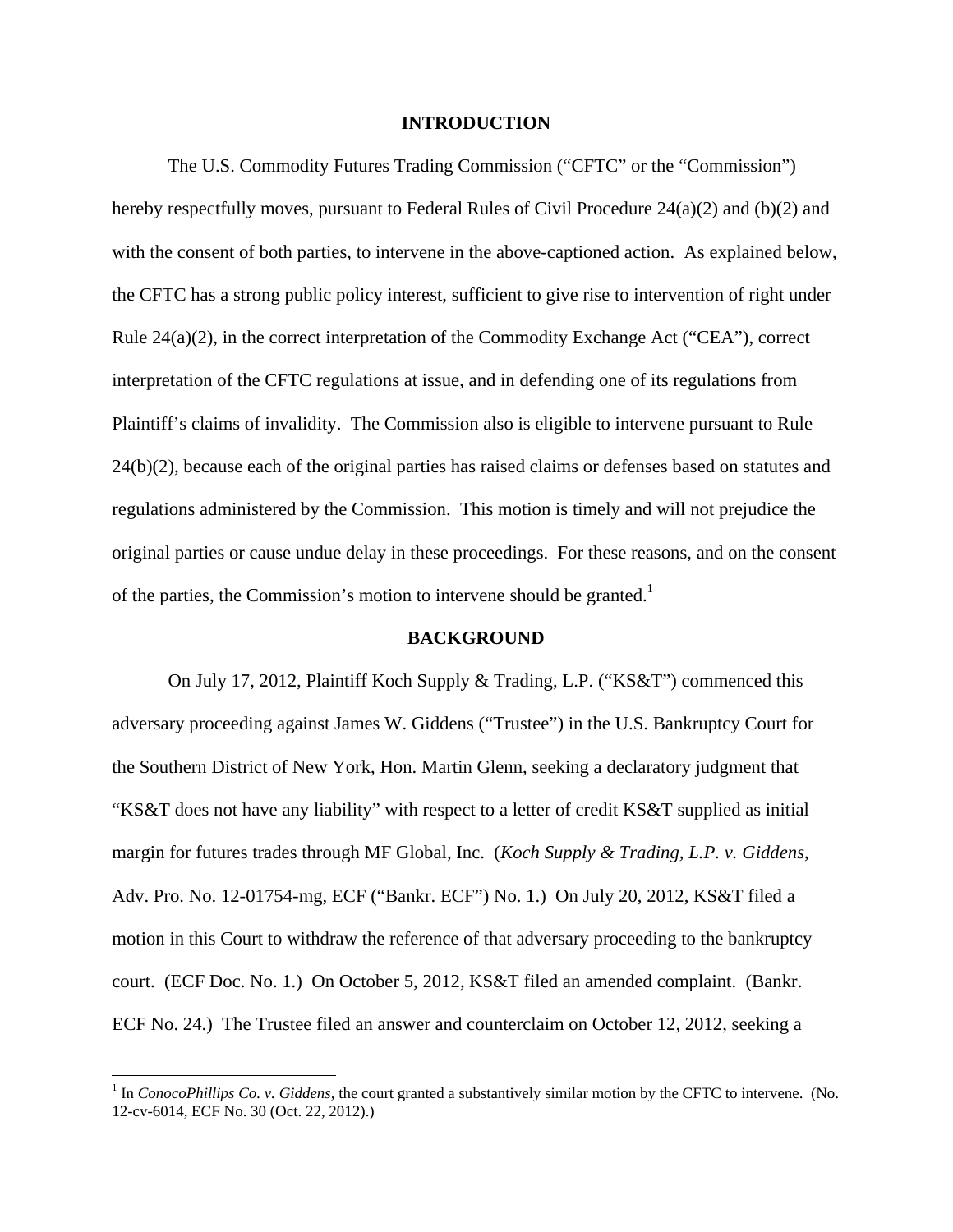declaratory judgment that the full face value of the letter of credit "constitutes customer property pursuant to 11 U.S.C. §§ 761-767 as supplemented by 17 C.F.R. 190 *et seq*." (Bankr. ECF No. 25.) On October 26, 2012, the parties cross-moved for summary judgment. (Bankr. ECF Nos. 33 & 36.) Pursuant to a briefing order entered by the bankruptcy court on November 15, 2012 (Bankr. ECF No. 39), the CFTC, on November 16, 2012, filed a brief in support of the Trustee's motion (Bankr. ECF No. 40). On December 10, 2012, this Court issued a Memorandum and Order granting KS&T's motion to withdraw the reference, concluding that resolution of the parties' claims requires substantial and material consideration of federal non-bankruptcy law, including CFTC Regulation  $190.08(a)(1)(i)(E)$ . (ECF No. 14.) KS&T also challenges the validity of that regulation based on, *inter alia*, 7 U.S.C. § 27a of the CEA. (Bankr. ECF No. 43 at 18-26.)

 The CFTC now moves to intervene to protect its regulation and to ensure that this rule and the CEA are interpreted and applied correctly. KS&T and the Trustee consent to this relief.

#### **STANDARDS FOR INTERVENTION**

Federal Rule of Civil Procedure  $24(a)(2)$  states that, on a timely motion, "the court must permit anyone to intervene who . . . claims an interest relating to the . . . transaction that is the subject of the action, and is so situated that disposing of the action may as a practical matter impair or impede the movant's ability to protect its interest, unless existing parties adequately represent that interest." In order to be "cognizable by Rule  $24(a)(2)$ ," the asserted interest must be "direct, substantial, and legally protectable." *Bridgeport Guardians, Inc. v. Delmonte*, 602 F.3d 469, 473 (2d Cir. 2010) (internal quotation marks omitted)**.** The final requirement – that "existing parties" not "adequately represent" the interest in question – is "treated as minimal"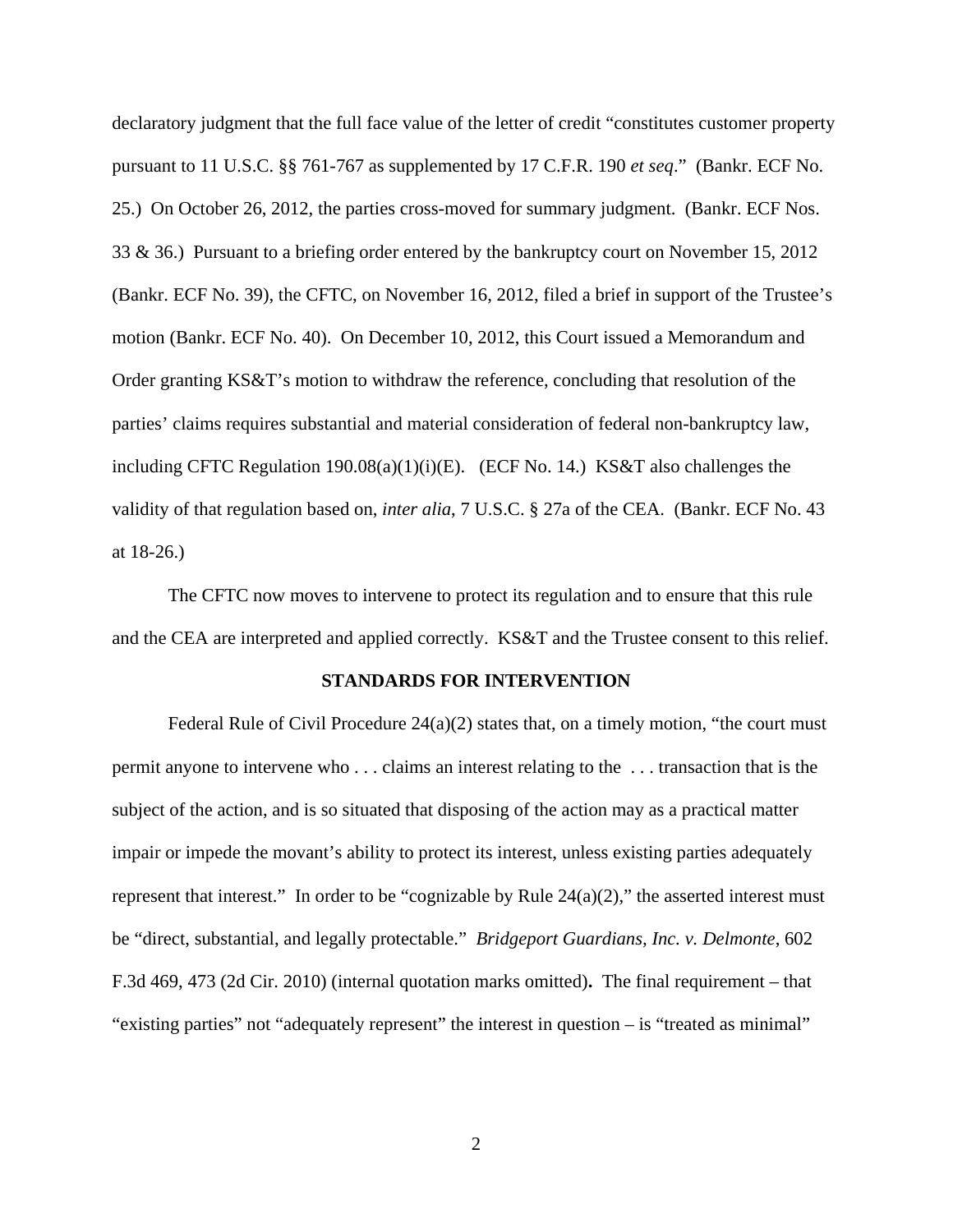and is deemed satisfied so long as the interest "may be" inadequately protected. *Trbovich v. United Mine Workers of Am.*, 404 U.S. 528, 538 n.10 (1972).

With respect to permissive intervention by the government, Rule 24(b)(2)(A) states that the court may permit a federal agency to intervene "if a party's claim or defense is based on . . . a statute . . . administered by the . . . agency" or "any regulation . . . made under the statute." The Second Circuit has instructed courts to take a "hospitable attitude" toward "allowing a government agency to intervene in cases involving a statute it is required to enforce." *Blowers v. Lawyers Coop. Publishing Co.*, 527 F.2d 333, 334 (2d Cir. 1975); *see also* 7C Wright & Miller, *Federal Practice & Procedure* § 1912, at 471-72 (2007) (noting that the "whole thrust" of Rule 24(b)(2) is to allow "intervention liberally to governmental agencies and officers seeking to speak for the public interest" and that "courts have permitted intervention accordingly").

 Under either rule, the motion must be timely and the court must consider whether the intervention will "unduly delay or prejudice the adjudication of the original parties' rights." Fed. R. Civ. P.  $24(a)\&(b)(2)-(3)$ . The Court has discretion to evaluate the timeliness of the motion in light of "all the circumstances" including "(1) how long the applicant had notice of the interest before it made the motion to intervene; (2) prejudice to existing parties resulting from any delay; (3) prejudice to the applicant if the motion is denied; and (4) any unusual circumstances militating for or against a finding of timeliness." *United States v. Pitney Bowes, Inc.*, 25 F.3d 66, 70 (2d Cir. 1994).

#### **DISCUSSION**

The standards for intervention of right and permissive intervention by a federal agency are met here.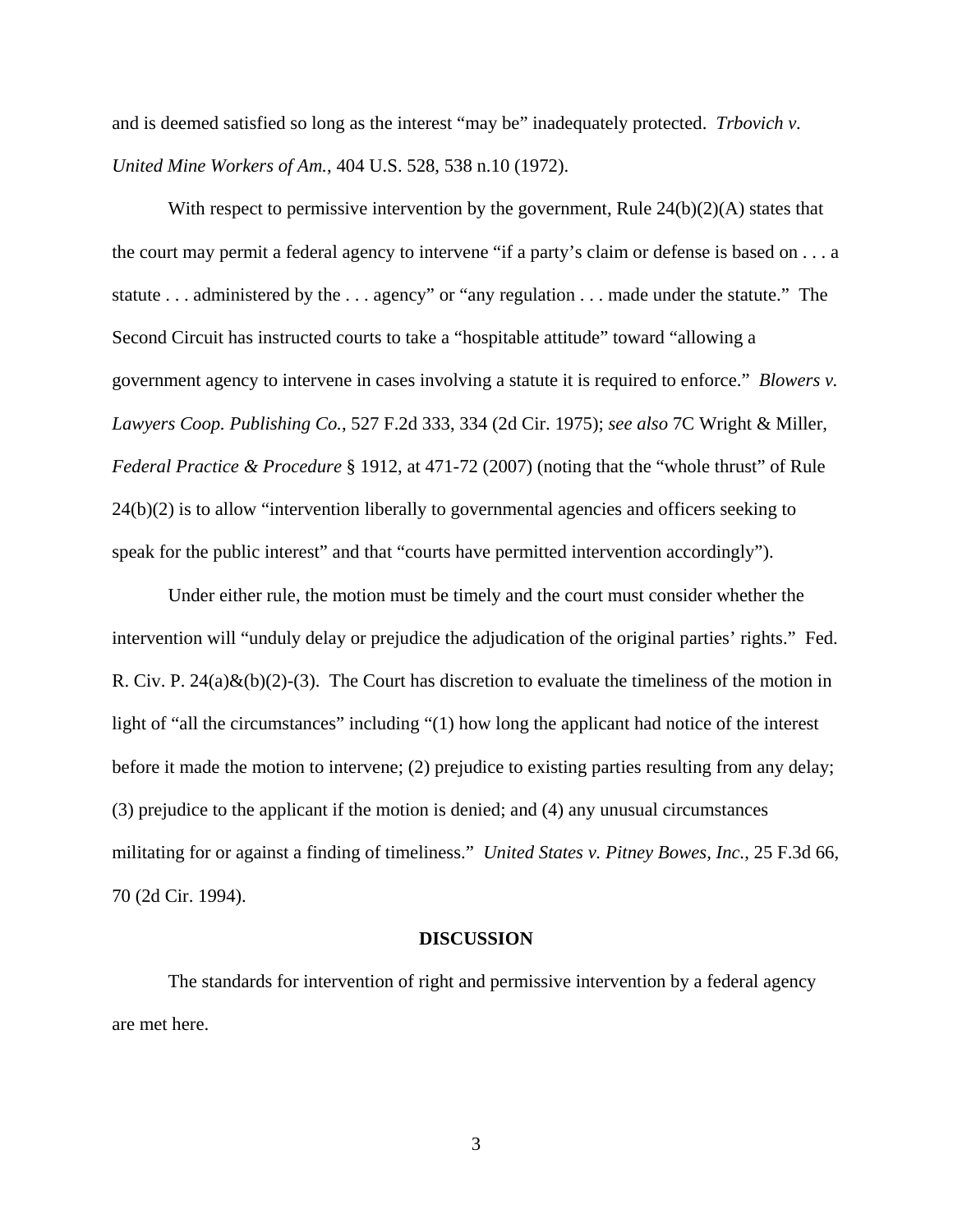1. The CFTC's public-interest mission as a regulator and law-enforcement authority is directly implicated in this litigation, and is more than sufficient to warrant intervention of right under Rule 24(a)(2). Congress, in the CEA, codified specific findings that transactions involving futures, such as the set of transactions at issue here, are "affected with a national public interest by providing a means for managing and assuming price risks, discovering prices, or disseminating pricing information through trading in liquid, fair and financially secure trading facilities." 7 U.S.C. § 5(a). It therefore established the CFTC with "exclusive jurisdiction" over those and other transactions, *id*. §  $2(a)(1)(A)$ , and vested the Commission with plenary authority to "make or promulgate such rules and regulations as, in the judgment of the Commission, are reasonably necessary to effectuate any of the provisions or to accomplish any of the purposes of the" statute, *id*. § 12a(5). In the Bankruptcy Reform Act of 1978, Congress further empowered the Commission under the CEA to establish what constitutes "customer property" to be distributed ratably to former customers in the liquidation of a commodity broker. *Id*. § 24(a)(1). The Commission must exercise these powers in service of the CEA's public interest purposes, including "to ensure the financial integrity of all transactions subject to" the statute and "the avoidance of systemic risk," as well as to "protect all market participants from . . . misuses of customer assets." *Id*. § 5(b). It was pursuant to these powers to regulate the futures markets in the public interest that the Commission, in 1983, promulgated the Part 190 Regulations, including Rule 190(a)(1)(i)(E). *See* 48 Fed. Reg. at 8739.

The federal government has "an undeniable interest in the enforcement of its laws" and "implementing regulations" that is recognized as "sufficiently cognizable for purposes of Rule 24(a)(2)." *Roeder v. Islamic Republic of Iran*, 195 F. Supp. 2d 140, 155 (D.D.C. 2002); *see also Dixon v. Heckler,* 589 F. Supp. 1512, 1515 (S.D.N.Y. 1984) (granting State of New York's

4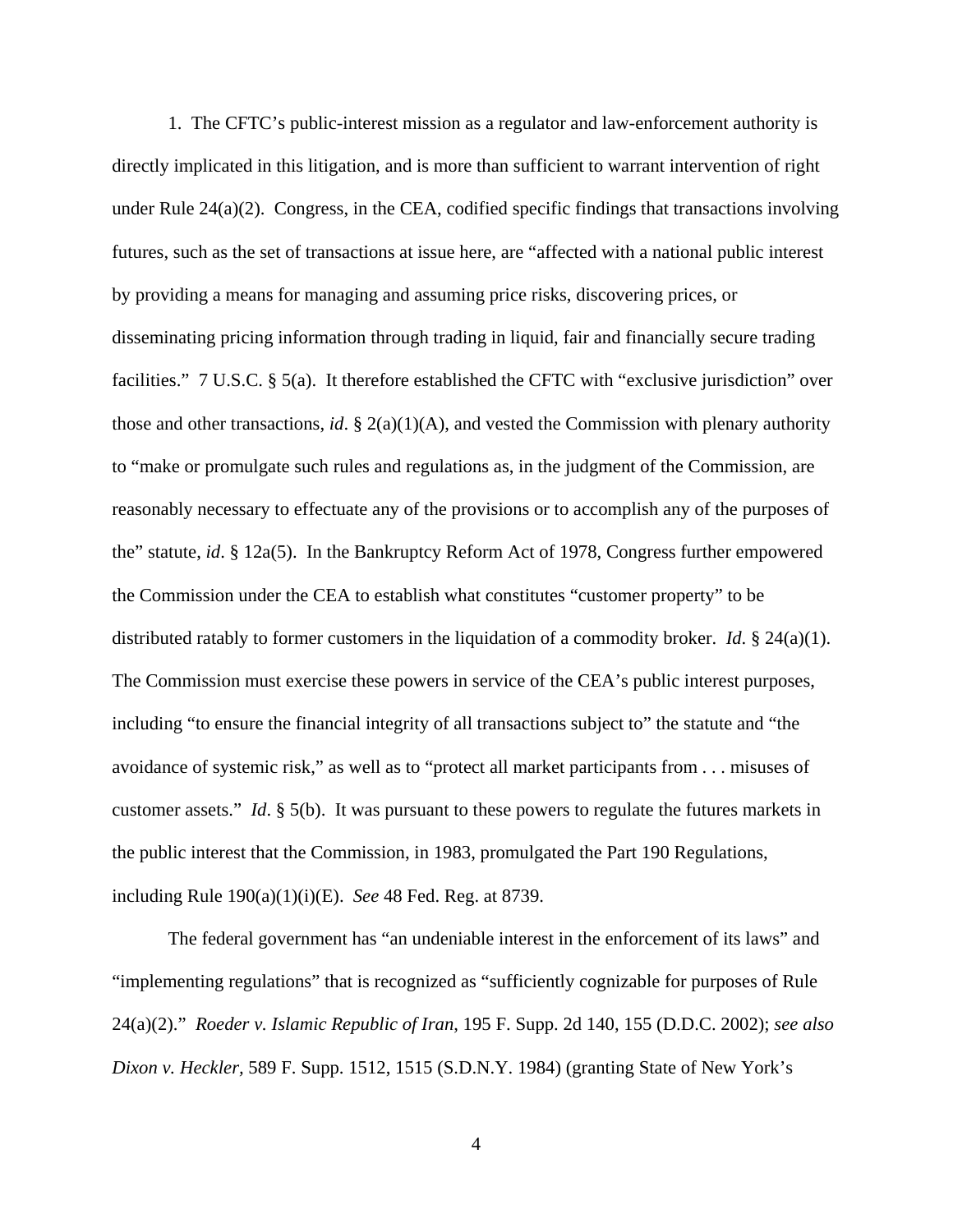motion to intervene of right in a suit challenging federal regulations by which the State operated its disability program). Here, the CEA and the Part 190 Regulations are not merely at issue, but directly threatened. The facial validity of Rule  $190(a)(1)(i)(E)$  itself is challenged, while Plaintiff's arguments, if accepted, could jeopardize certain provisions of the CEA and other CFTC regulations in Part 190 and elsewhere. The cognizable interest requirement of Rule 24(a) is, therefore, satisfied.

The "minimal" requirement that existing parties "may be" insufficient to protect the Commission's interests, *Trbovich*, 404 U.S.at 538 n.10, likewise is satisfied. The CFTC does not base this conclusion on any concern with the Trustee's advocacy on behalf of the MF Global estate. Rather, it is because the Trustee's duties are to the MF Global estate, including its specific customers and creditors, while the Commission serves the broader public interest purposes set forth in the CEA. *See* 7 U.S.C. § 5(a). Congress specifically recognized this distinction in 11 U.S.C. § 762(b), which states that the Commission has the right to "raise" and "appear and be heard on any issue" in a commodity broker liquidation. The Commission approaches the issues presented in this case in the context of its mission to protect the stability and healthy operation of the futures markets, apart from the specific controversy between the Trustee and KS&T. Thus, the requirement that existing parties "may be" inadequate to protect the Commission's interests is met in this case.

2. The requirements for permissive intervention under  $24(b)(2)$  are also met, because the parties base claims or defenses on the CEA, which is "a statute . . . administered by the" CFTC, and/or on the Part 190 Regulations, which are "regulation[s] . . . issued or made under th[at] statute." Both parties' claims are based upon and will require this court to interpret, *inter alia*,

5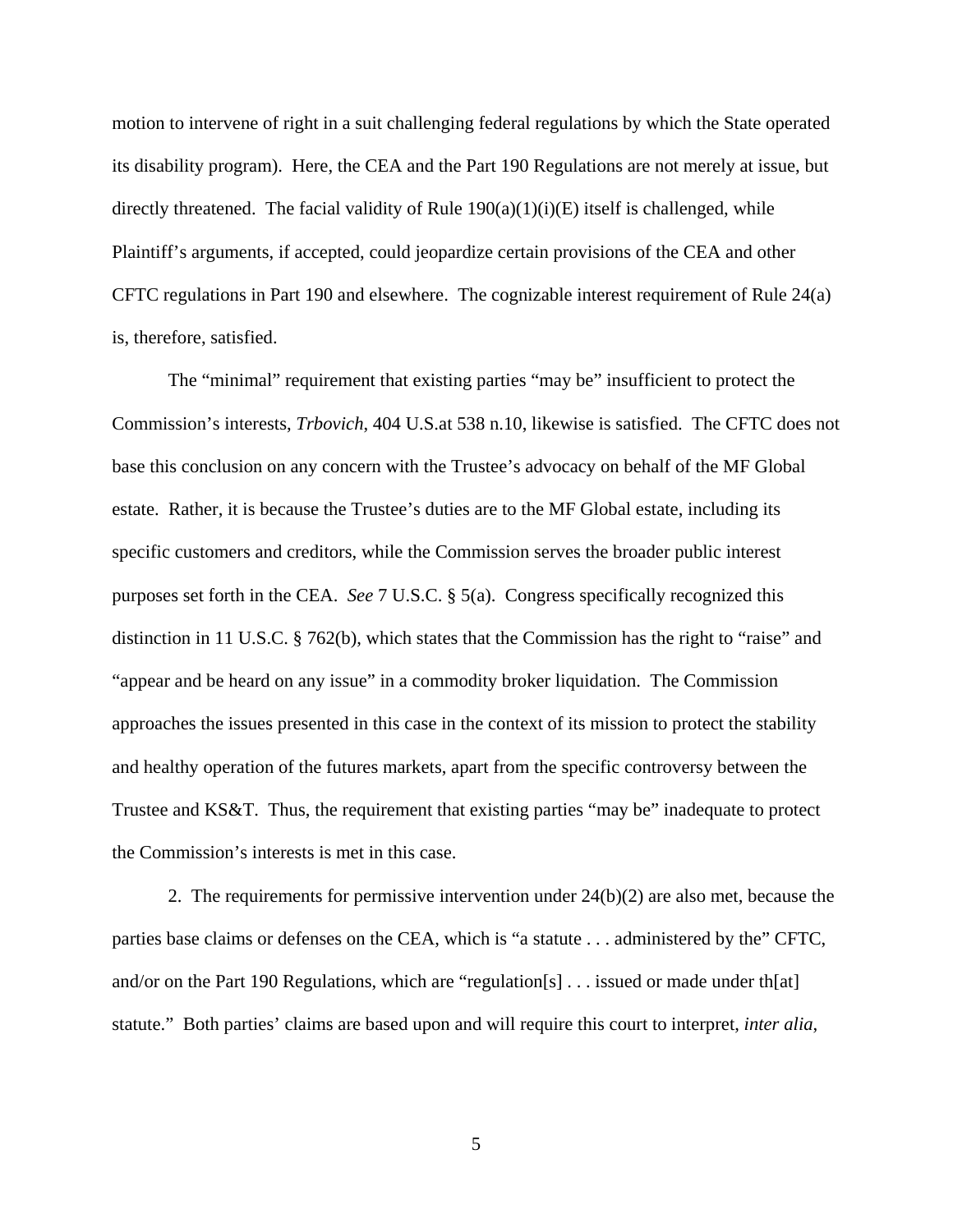the Part 190 rules. (ECF Doc. No. 14 at 5.) KS&T also disputes the scope of the Commission's authority under the CEA. (*Id*. at 15.)

3. Finally, this motion is timely and will not prejudice any party or cause undue delay. *See* Fed. R. Civ. P. 24(a)&(b)(2)-(3). In fact, both original parties consent to the Commission's intervention. Less than two weeks have elapsed since this Court ordered this matter withdrawn from the Bankruptcy Court (ECF No. 14 (Dec. 10, 2012)), and the Commission believes that the briefing schedule approved by this Court on December 17 (ECF No. 15) continues to be appropriate. If this motion were denied, however, the Commission would be prejudiced in its efforts to protect the public interest as it pertains to futures markets. No circumstances exist that would militate against a finding that this motion is timely. $^{2}$ 

## **CONCLUSION**

The CFTC respectfully requests that its consent motion to intervene be granted.

1

<sup>&</sup>lt;sup>2</sup> Rule 24(c) requires that a motion to intervene be accompanied by "a pleading." To comply with Rule 24(c), the Commission therefore attaches as Exhibit A a Proposed Rule 15(d) Supplemental Pleading stating that the Commission joins in the Trustee's cross-motion for summary judgment. Because the Commission has already filed a brief in the bankruptcy court supporting the Trustee's motion, the Commission's interest in this action is clear, and Rule 24(c) is satisfied. *See Official Comm. of Asbestos Claimants of G-I Holding, Inc. v. Heyman*, No. 01-cv-8539, 2003 U.S. Dist. LEXIS 21164, at \*9 (S.D.N.Y. Nov. 25, 2003) ("[A]dopting claims already asserted against a defendant can be sufficient where it does not cause prejudice to the parties."); *Tachiona v. Mugabe*, 186 F. Supp. 2d 383, 393 n.8 (S.D.N.Y. 2002) (not requiring the Government to file a separate "pleading" where "the Government's presence in the pending litigation, and its position therein, come as no surprise to anyone").